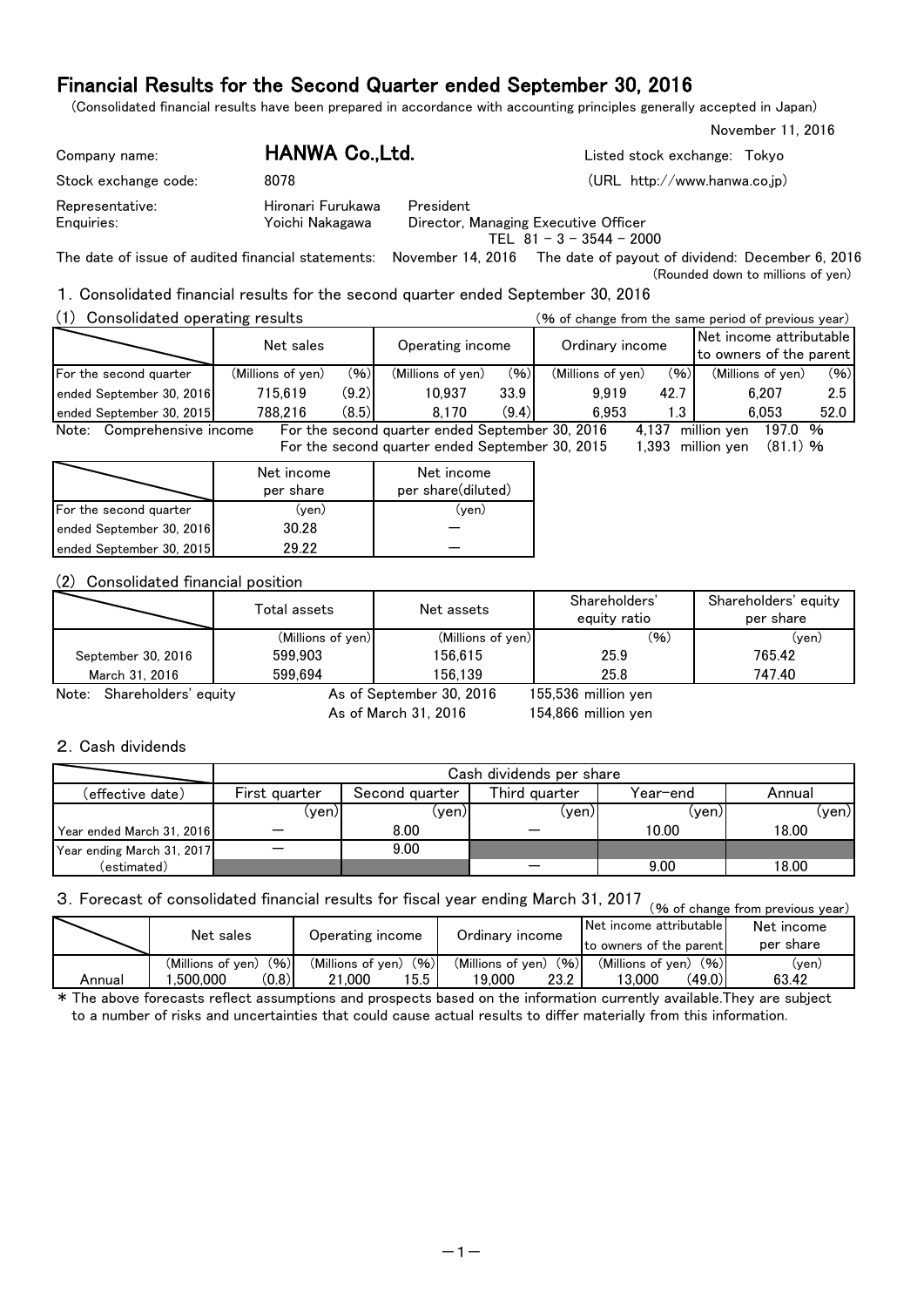# 《Consolidated Balance Sheets》 (Rounded down to millions of yen)

|                                                               | Millions of yen |         |                                       |  |  |  |
|---------------------------------------------------------------|-----------------|---------|---------------------------------------|--|--|--|
|                                                               | March 31, 2016  |         | September 30, 2016 Increase(Decrease) |  |  |  |
| Assets                                                        |                 |         |                                       |  |  |  |
| Current assets;                                               |                 |         |                                       |  |  |  |
| Cash and deposits                                             | 27,115          | 40,563  | 13,448                                |  |  |  |
| Trade notes and accounts receivable                           | 260,151         | 262,168 | 2,016                                 |  |  |  |
| Electronically recorded monetary claims                       | 16,141          | 21,247  | 5,106                                 |  |  |  |
| Inventories                                                   | 106,050         | 94,476  | (11, 574)                             |  |  |  |
| <b>Others</b>                                                 | 42,081          | 33,860  | (8,220)                               |  |  |  |
| Allowance for doubtful receivables                            | (287)           | (272)   | 14                                    |  |  |  |
| Total current assets                                          | 451,253         | 452,044 | 790                                   |  |  |  |
|                                                               |                 |         |                                       |  |  |  |
| Fixed assets;                                                 |                 |         |                                       |  |  |  |
| Property and equipment;                                       |                 |         |                                       |  |  |  |
| Land                                                          | 30,144          | 30,114  | (29)                                  |  |  |  |
| Others                                                        | 31,418          | 29,424  | (1,993)                               |  |  |  |
| Total property and equipment                                  | 61,563          | 59,539  | (2,023)                               |  |  |  |
| Intangible assets                                             | 1,955           | 1,946   | (8)                                   |  |  |  |
| Investments and other assets;                                 |                 |         |                                       |  |  |  |
| Investment securities                                         | 58,671          | 62,691  | 4,020                                 |  |  |  |
| Others                                                        | 26,735          | 24,145  | (2,589)                               |  |  |  |
| Allowance for doubtful receivables                            | (485)           | (464)   | 21                                    |  |  |  |
| Total investments and other assets                            | 84.921          | 86,373  | 1,451                                 |  |  |  |
| Total fixed assets                                            | 148,440         | 147,859 | (581)                                 |  |  |  |
| <b>Total assets</b>                                           | 599,694         | 599,903 | 209                                   |  |  |  |
|                                                               |                 |         |                                       |  |  |  |
| Liabilities;                                                  |                 |         |                                       |  |  |  |
| <b>Current liabilities;</b>                                   |                 |         |                                       |  |  |  |
|                                                               |                 |         |                                       |  |  |  |
| Trade notes and accounts payable                              | 149,857         | 158,137 | 8,280                                 |  |  |  |
| Short-term loans payable                                      | 66.734          | 74,855  | 8,120                                 |  |  |  |
| Current portion of bonds payable                              | 10,039          | 10,021  | (18)                                  |  |  |  |
| Income taxes payable                                          | 326             | 3,595   | 3,269                                 |  |  |  |
| Accrued bonuses                                               | 2,192           | 2,269   | 76                                    |  |  |  |
| Provision for loss on business of subsidiaries and affiliates | 512             | 512     |                                       |  |  |  |
| Others                                                        | 39,742          | 30,678  | (9,064)                               |  |  |  |
| Total current liabilities                                     | 269,405         | 280,070 | 10,664                                |  |  |  |
|                                                               |                 |         |                                       |  |  |  |
| Long-term liabilities;                                        |                 |         |                                       |  |  |  |
| Bonds payable                                                 | 30,097          | 30,087  | (10)                                  |  |  |  |
| Long-term loans payable                                       | 129,420         | 118,254 | (11, 166)                             |  |  |  |
| Retirement benefits liabilities                               | 4,075           | 3,979   | (96)                                  |  |  |  |
| Others                                                        | 10,555          | 10,896  | 341                                   |  |  |  |
| Total long-term liabilities                                   | 174,149         | 163,217 | (10, 931)                             |  |  |  |
| <b>Total liabilities</b>                                      | 443,555         | 443,287 | (267)                                 |  |  |  |
|                                                               |                 |         |                                       |  |  |  |
| Net assets;                                                   |                 |         |                                       |  |  |  |
| Shareholders' equity;                                         |                 |         |                                       |  |  |  |
| Common stock                                                  | 45,651          | 45,651  |                                       |  |  |  |
| Capital surplus                                               | 4               |         | (4)                                   |  |  |  |
| Retained earnings                                             | 104,600         | 109,451 | 4,850                                 |  |  |  |
| Treasury stock                                                | (1, 449)        | (3,715) | (2,266)                               |  |  |  |
| Total shareholders' equity                                    | 148,807         | 151,387 | 2,579                                 |  |  |  |
| Accumulated other comprehensive income;                       |                 |         |                                       |  |  |  |
| Net unrealized holding gains on securities                    | 8,024           | 8,129   | 104                                   |  |  |  |
| Deferred hedge profit and loss                                | (376)           | (362)   | 13                                    |  |  |  |
| Land revaluation difference                                   | 2,966           | 2,966   |                                       |  |  |  |
| Foreign currency translation adjustments                      | 1,842           | (574)   | (2, 417)                              |  |  |  |
| Remeasurements of defined benefit plans                       | (6, 397)        | (6,008) | 389                                   |  |  |  |
| Total accumulated other comprehensive income                  | 6,059           | 4,149   | (1, 910)                              |  |  |  |
| <b>Minority interests</b>                                     | 1,272           | 1,079   | (193)                                 |  |  |  |
| Total net assets                                              | 156,139         | 156,615 | 476                                   |  |  |  |
| Total liabilities and net assets                              | 599,694         | 599,903 | 209                                   |  |  |  |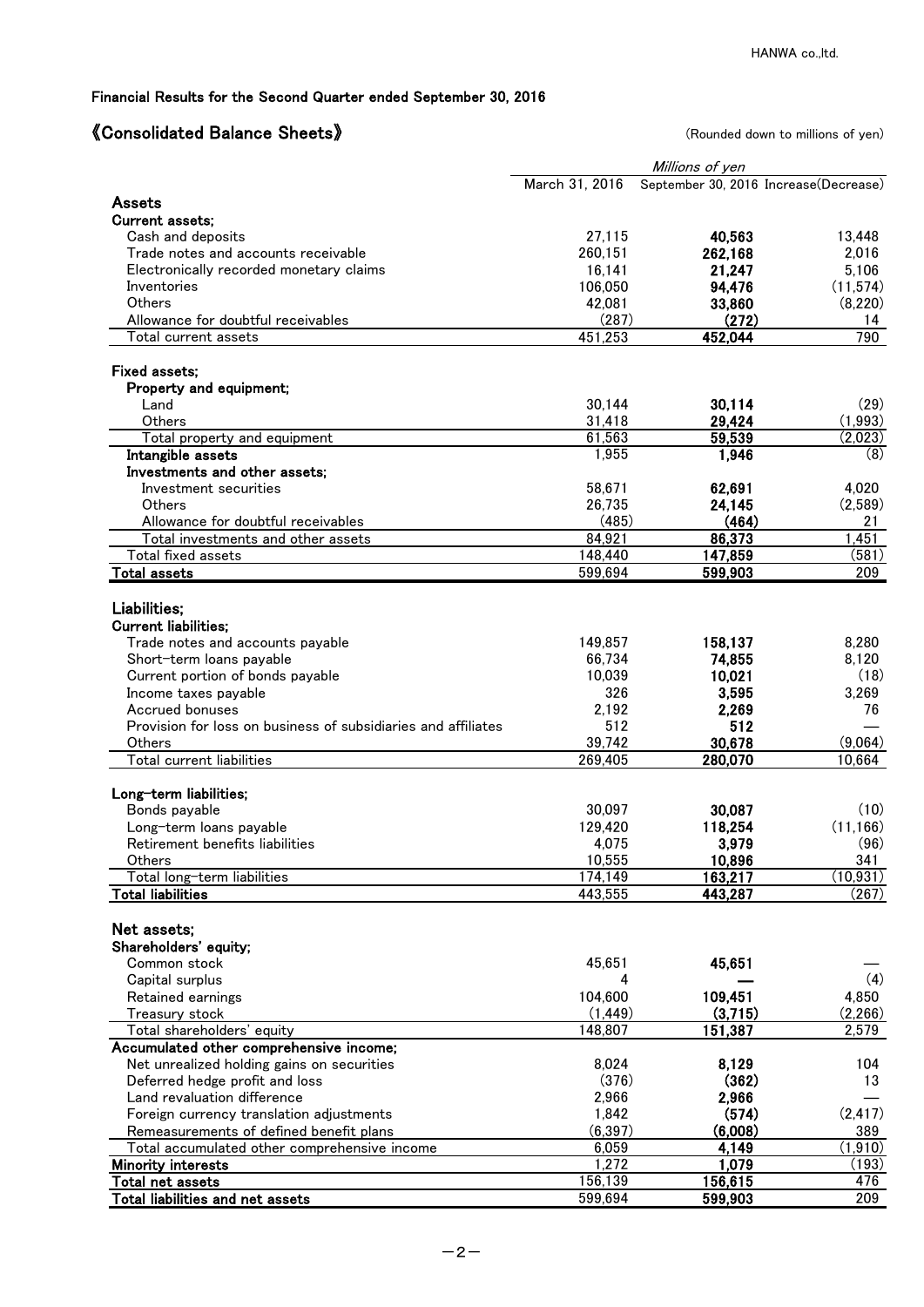## 《Consolidated Statements of Income and Comprehensive Income》 (Rounded down to millions of yen)

|                                                           |                | Millions of yen |                    |
|-----------------------------------------------------------|----------------|-----------------|--------------------|
|                                                           | Second quarter | Second quarter  |                    |
|                                                           | ended          | ended           | Increase(Decrease) |
|                                                           | September 30,  | September 30,   |                    |
| Net sales                                                 | 788,216        | 715,619         | (72, 597)          |
| Cost of sales                                             | 760,785        | 684,823         | (75, 961)          |
| <b>Gross profit</b>                                       | 27,431         | 30,795          | 3,363              |
| Selling, general and administrative expenses              | 19,260         | 19,857          | 597                |
| <b>Operating income</b>                                   | 8,170          | 10,937          | 2,766              |
| Other income;                                             |                |                 |                    |
| Interest income                                           | 407            | 522             | 114                |
| Dividend income                                           | 633            | 541             | (92)               |
| Others                                                    | 1,296          | 728             | (567)              |
| Total other income                                        | 2,337          | 1,792           | (545)              |
| Other expenses;                                           |                |                 |                    |
| Interest expenses                                         | 1,336          | 1,281           | (54)               |
| Loss on investment in affiliates                          | 1,328          | 24              | (1,304)            |
| Foreign exchange loss                                     | 157            | 831             | 674                |
| Others                                                    | 732            | 672             | (60)               |
| Total other expenses                                      | 3,555          | 2,810           | (745)              |
| Ordinary income                                           | 6,953          | 9,919           | 2,966              |
| Extraordinary income;                                     |                |                 |                    |
| Gain on sale of property and equipment                    | 524            |                 | (524)              |
| Amortization of consolidation negative goodwill           | 1,101          |                 | (1, 101)           |
| Gain on sales of investment securities                    | 481            | 126             | (355)              |
| Total extraordinary income                                | 2,108          | 126             | (1,981)            |
| Extraordinary loss;                                       |                |                 |                    |
| Loss on devaluation of investments securities             | 200            |                 | (200)              |
| Loss on liquidation of business                           |                | 209             | 209                |
| Total extraordinary loss                                  | 200            | 209             | 9                  |
| Income before income taxes                                | 8,861          | 9,836           | 974                |
| Income taxes                                              | 2,805          | 3,609           | 803                |
| Net income                                                | 6,055          | 6,226           | 171                |
| Net income attributable to                                |                |                 |                    |
| Net income attributable to owners of the parent           | 6,053          | 6,207           | 153                |
| Net income(loss) attributable to minority interests       | 1              | 19              | 17                 |
| Other Comprehensive Income;                               |                |                 |                    |
| Net unrealized holding gains on securities                | (4,037)        | 104             | 4,142              |
| Deferred hedge profit and loss                            | (1,514)        | 13              | 1,528              |
| Foreign currency translation adjustments                  | 306            | (2,318)         | (2,625)            |
| Remeasurements of defined benefit plans                   | 326            | 389             | 62                 |
| Share of other comprehensive income of affiliates         | 255            | (277)           | (533)              |
| Total other comprehensive Income                          | (4,662)        | (2,089)         | 2,572              |
| <b>Comprehensive Income</b>                               | 1,393          | 4,137           | 2,744              |
| Comprehensive income attributable to                      |                |                 |                    |
| Comprehensive income attributable to owners of the parent | 1,342          | 4,297           | 2,954              |
| Comprehensive income attributable to minority interests   | 50             | (160)           | (210)              |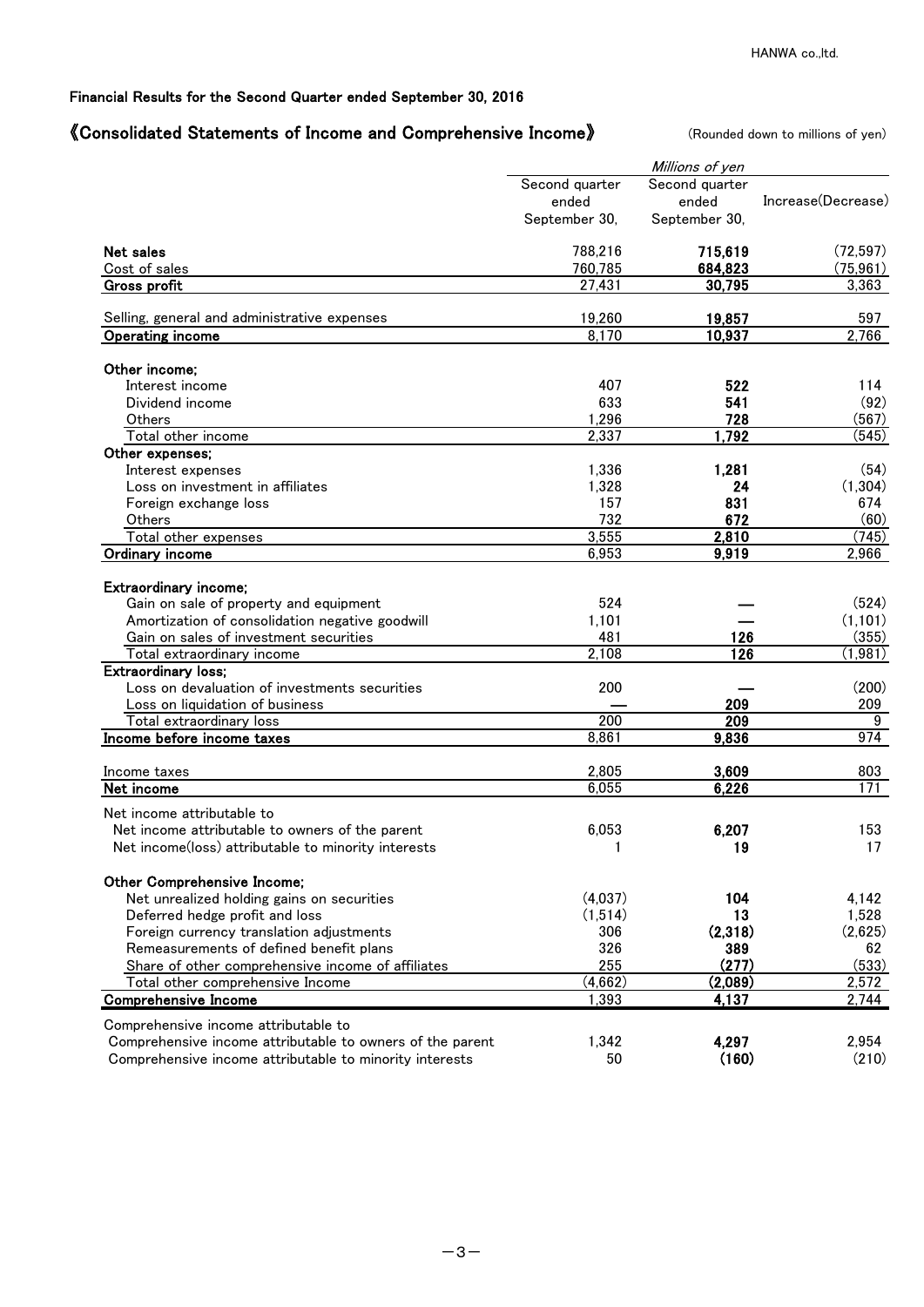# 《Consolidated Statements of Cash Flows》 (Rounded down to millions of yen)

|                                                                                            |                  | Millions of yen               |                 |
|--------------------------------------------------------------------------------------------|------------------|-------------------------------|-----------------|
|                                                                                            |                  | Second quarter Second quarter |                 |
|                                                                                            | ended            | ended                         | Increase        |
|                                                                                            | September 30,    | September 30,                 | (Decrease)      |
|                                                                                            | 2015             | 2016                          |                 |
| Cash flows from operating activities;<br>Income before income taxes                        | 8,861            | 9.836                         | 974             |
| Depreciation and amortization                                                              | 2,141            | 2,001                         | (139)           |
| Amortization of goodwill                                                                   | 115              | 115                           |                 |
| Increase(decrease) in allowance for doubtful receivables                                   | (626)            | (19)                          | 606             |
| Interest and dividend income                                                               | (1,041)          | (1,063)                       | (22)            |
| Interest expense                                                                           | 1,336            | 1,281                         | (54)            |
| Equity in earnings of affiliated companies (gain)                                          | 1,328            | 24                            | (1,304)         |
| Gain on sale of property and equipment                                                     | (524)            |                               | 524             |
| Amortization of consolidation negative goodwill                                            | (1, 101)         |                               | 1,101           |
| Gain on sales of investment securities of unconsolidated subsidiaries                      | (481)            | (126)                         | 355             |
| Loss on devaluation of investments securities                                              | 200              |                               | (200)           |
| Loss on liquidation of business                                                            |                  | 209                           | 209             |
| (Increase) decrease in trade receivables                                                   | 30,713           | (8, 493)                      | (39, 206)       |
| (Increase) decrease in inventories                                                         | 19,807           | 10,911                        | (8,895)         |
| Increase(decrease) in trade notes and accounts payable                                     | (24, 427)        | 7,431                         | 31,858          |
| (Increase) decrease in deposits received                                                   | 13,065           | (9,732)                       | (22, 797)       |
| Increase(decrease) in advanced payment                                                     | (12, 395)        | 5,031                         | 17,427          |
| Increase(decrease) in retirement benefits                                                  | 354              | 472                           | 117             |
| Other, net                                                                                 | (5, 284)         | 3,087                         | 8,370           |
| Sub total                                                                                  | 32,040           | 20,967                        | (11,072)        |
| Interest and dividends received                                                            | 909              | 758                           | (150)           |
| Interest paid                                                                              | (1,270)          | (1,224)                       | 46              |
| Income taxes paid                                                                          | (2,365)          | 1,537                         | 3,903           |
| Net cash provided by (used in) operating activities                                        | 29,313           | 22,040                        | (7,272)         |
| Cash flows from investing activities;                                                      |                  |                               |                 |
| Payment for time deposits                                                                  | (139)            | (106)                         | 32              |
| Proceeds from refund of time deposits                                                      | 187              | 1,177                         | 989             |
| Payment for purchase of property and equipment                                             | (4, 335)         | (1, 191)                      | 3,143           |
| Proceeds from sale of property and equipment                                               | 1,990            | 79                            | (1,910)         |
| Payment for purchase of investment securities                                              | (2,725)          | (1,718)                       | 1,006           |
| Proceeds from sale and redemption of investment securities                                 | 633              | 386                           | (247)           |
| Net increase (decrease) from purchase of consolidated subsidiaries                         | (2, 165)         |                               | 2,165           |
| $(Increase) decrease$ in short $-$ term loans receivable, net                              | (104)            | 182                           | 286             |
| Increase in long - term loans receivable                                                   | (6,635)          | (1, 545)                      | 5,090           |
| Collection of long-term loans receivable                                                   | 13               | 1                             | (12)            |
| <u>Other, net</u>                                                                          | 884              | 1,428                         | 543             |
| Net cash used in investing activities                                                      | (12, 395)        | (1,308)                       | 11,087          |
|                                                                                            |                  |                               |                 |
| Cash flows from financing activities;                                                      | (4,516)          | (131)                         |                 |
| Increase(decrease) in short-term loans, net<br>Increase(decrease) in commercial paper, net | (10,000)         |                               | 4,385<br>10,000 |
|                                                                                            |                  | 250                           | (5,970)         |
| Proceeds from long-term debt<br>Repayments of long-term debt                               | 6,220<br>(7,624) | (900)                         | 6,724           |
| Proceeds from issuance of bonds                                                            | 9,950            |                               | (9,950)         |
| Payment for redemption of bonds                                                            | (10,028)         | (28)                          | 10,000          |
| Purchase of treasury stock                                                                 | (2)              | (2,266)                       | (2,263)         |
| Payment for cash dividends                                                                 | (1,552)          | (2,070)                       | (518)           |
| Cash dividends paid to minority interest in consolidated subsidiaries                      | (34)             | (29)                          | 5               |
| Purchase of investments in subsidiaries resulting in no change in scope                    |                  |                               |                 |
| of consolidation                                                                           |                  | (217)                         | (217)           |
| Other, net                                                                                 | (165)            | (109)                         | 55              |
| Net cash provided by (used in) financing activities                                        | (17, 754)        | (5,503)                       | 12,251          |
|                                                                                            |                  |                               |                 |
| Effect of exchange rate changes on cash and cash equivalents                               | 71               | (1, 417)                      | (1,489)         |
| Net increase(decrease) in cash and cash equivalents                                        | (765)            | 13,812                        | 14,577          |
| Cash and cash equivalents at beginning of year                                             | 24,515           | 25,804                        | 1,289           |
| Cash and cash equivalents from newly consolidated subsidiaries                             | 884              | 791                           | (93)            |
| Cash and cash equivalents at end of period                                                 | 24,634           | 40,408                        | 15,773          |